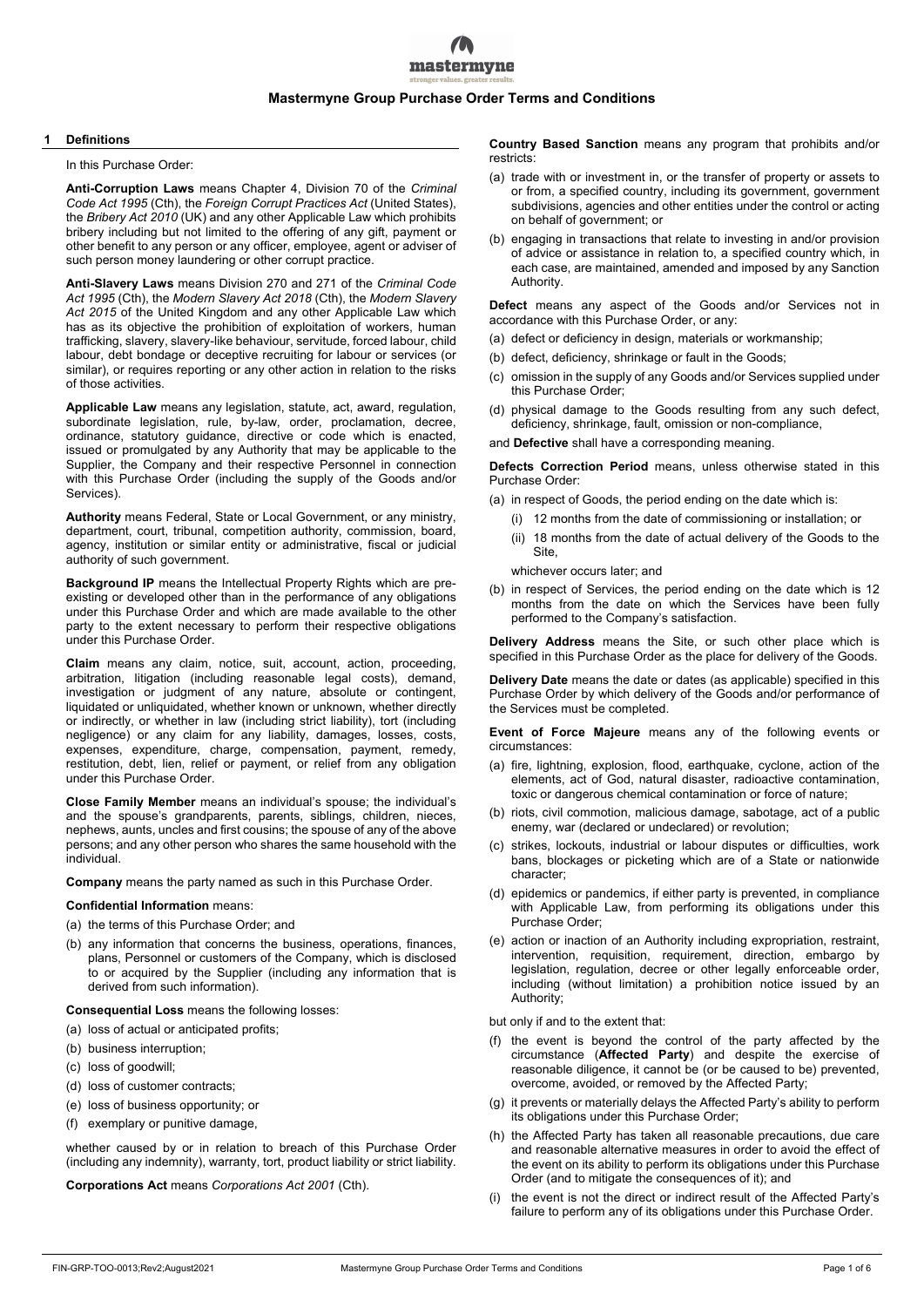**Goods** means the goods, if any, to be supplied under or in connection with this Purchase Order (including any part of the goods specified).

# **Government Official** means:

- (a) any officer, employee or representative (including anyone elected, nominated or appointed to be an officer, employee or representative) of any Authority, or anyone otherwise acting in an official capacity on behalf of an Authority;
- (b) any political party, political party official or political party employee;
- (c) any candidate for public office;
- (d) any royal or ruling family member, or
- (e) any agent or representative of any of those persons listed in subcategories (a) through (d).

**GST Law** has the meaning given to it in *A New Tax System (Goods and Services Tax) Act 1999*.

**Industry Best Practice** means the standards (including any relevant Australian Standard), practices and methods generally followed by and that degree of skill and diligence that would ordinarily be expected of a skilled and experienced supplier in the course of supplying goods and services similar to the Goods and Services.

**Insolvency Event** means any of the following events occurring in relation to a party:

- (a) a party disposes of the whole or part of its assets, operations or business other than in the ordinary course of business;
- (b) a party ceases to carry on business or is deregistered;
- (c) a party ceases to be able to pay its debts as they become due;
- (d) any step is taken by a mortgagee to take possession or dispose of the whole or part of the party's assets, operations or business;
- (e) any step is taken to enter into any arrangement between a party and its creditors;
- (f) any step is taken to appoint a receiver, a receiver and manager, a trustee in bankruptcy, a provisional liquidator, a liquidator, an administrator or other like person to the whole or part of the party's assets, operations or business;
- (g) where a party is a partnership, any step is taken to dissolve that partnership or a partner dies;
- (h) a controller or administrator (each, as defined in the Corporations Act) is appointed in respect of the affected Party and fails to provide written confirmation to the non-affected Party, within 10 business days of a written request from the non-affected Party, that the affected Party will perform all of its obligations under this Purchase Order; or
- (i) any event analogous to the above events occurs.

**Intellectual Property Rights** means all beneficial and legal ownership and intellectual and industrial protection rights throughout the world, both present and future (including patent, design, trade mark, copyright or other protected right).

**Personnel** includes directors, officers, employees, agents, representatives, contractors and subcontractors.

**Price** means the price or rates specified as such in this Purchase Order.

**Purchase Order** means this purchase order and includes any schedules, attachments, appendices, exhibits or similar to this purchase order.

**Related Body Corporate** has the meaning given to that term in the Corporations Act.

**Sanction** means an SDN Sanction, a Country Based Sanction and any other similar sanctions, regulations, statutes, prohibitions and official embargo measures that relate to the enforcement of economic and trade sanctions which are maintained, amended and imposed by any Sanction Authority.

**Sanction Authority** means the United Nations, the European Union, Her Majesty's Treasury in the United Kingdom, the United States Department of Treasury's Office of Foreign Assets Control, the Commonwealth of Australia, Switzerland, South Africa, Canada or any replacement or other regulatory body enforcing economic and trade sanctions legislation in such countries or by any state, supranational or international government organisation.

**Sanctioned Person** means any person, being an individual, corporation, company, association, government or other entity who:

(a) is the subject or target of a Sanction or in respect of which a Sanction has been imposed or targeted; or

(b) is owned, operated or controlled by any person who is the subject or target of a Sanction or in respect of which a Sanction has been imposed or is targeted.

**SDN Sanction** means any "Specially Designated Nationals" or "Blocked Persons" lists or any replacement lists which are maintained, amended and imposed by any Sanction Authority.

**Services** means the services, if any, to be supplied under or in connection with this Purchase Order (including any part of specified services and any ancillary services).

**SHMS** means the Company's safety and health management system for the relevant Site to which the Goods and/or Services are to be supplied.

**Site** means the place or places (as applicable) for:

- (a) the use or storage of the Goods to be supplied under this Purchase Order; and/or
- (b) the performance of the Services to be supplied under this Purchase Order.

**Site Procedures** has the meaning given in clause 14(d)(i).

**SSE** means the person appointed as the "Senior Site Executive" for the Site under the *Coal Mining Safety and Health Act 1999* (Qld).

**Supplier** means the party named as such in this Purchase Order.

**Technical Materials** means the copyright in all plans, designs, drawings, engineering information, data, specifications, reports, accounts and any other material.

**Variation** has the meaning given in clause 2(c).

**WH&S Law** means any Applicable Laws related to health and safety, including any law related to occupational or work health and safety, dangerous goods, chain of responsibility, mining, electrical health and safety, and any other industry specific law, and any related codes of practice, standards, notices and directions issued by any Authority.

#### **2 Purchase Order**

- (a) The Supplier will provide the Goods and/or Services in accordance with this Purchase Order. A Purchase Order may not be amended, altered, supplemented or cancelled without the prior written consent of the Company. No terms stated by the Supplier in accepting or acknowledging a Purchase Order will be binding upon the Company unless accepted in writing by the Company. The Supplier may not assign or sub-contract any of the work to be completed in connection with this Purchase Order without the Company's prior written consent.
- (b) This Purchase Order will form the terms and conditions of the contract between the parties. Any Site Procedures provided by the Company to the Supplier after the date of this Purchase Order will also form part of the contract.
- (c) The Company may direct the Supplier at any time to vary, amend, increase, decrease, omit or change the quality, character or extent of the Goods and/or Services (**Variation**). If the parties cannot agree the price for a Variation, then the matter shall be referred for resolution pursuant to clause 22.
- (d) The Company may request the Supplier to provide security in accordance with this Purchase Order. The Company may have recourse to this security if the Supplier breaches this Purchase Order, at any time to the extent of loss suffered by the Company as a result of the Supplier's breach.

#### **3 Quality**

(a) The Goods and/or Services must:

- (i) match the description in this Purchase Order;
- (ii) correspond with any sample which the Supplier provided to, or showed, the Company prior to this Purchase Order;
- (iii) comply with any Applicable Laws, licences, permits or approvals applicable to the Goods and/or Services;
- (iv) be fit for the purpose for which the Goods and/or Services of the same kind are commonly provided and for any other purpose which the Company makes known to the Supplier:
- comply with any specifications or plans supplied by the Company for the supply of the Goods and/or Services; and
- (vi) be in accordance with Industry Best Practice.
- (b) The Goods must be new and of merchantable quality.
- (c) The Supplier agrees to take any steps necessary to ensure that the Company has the full benefit of any manufacturer's warranties that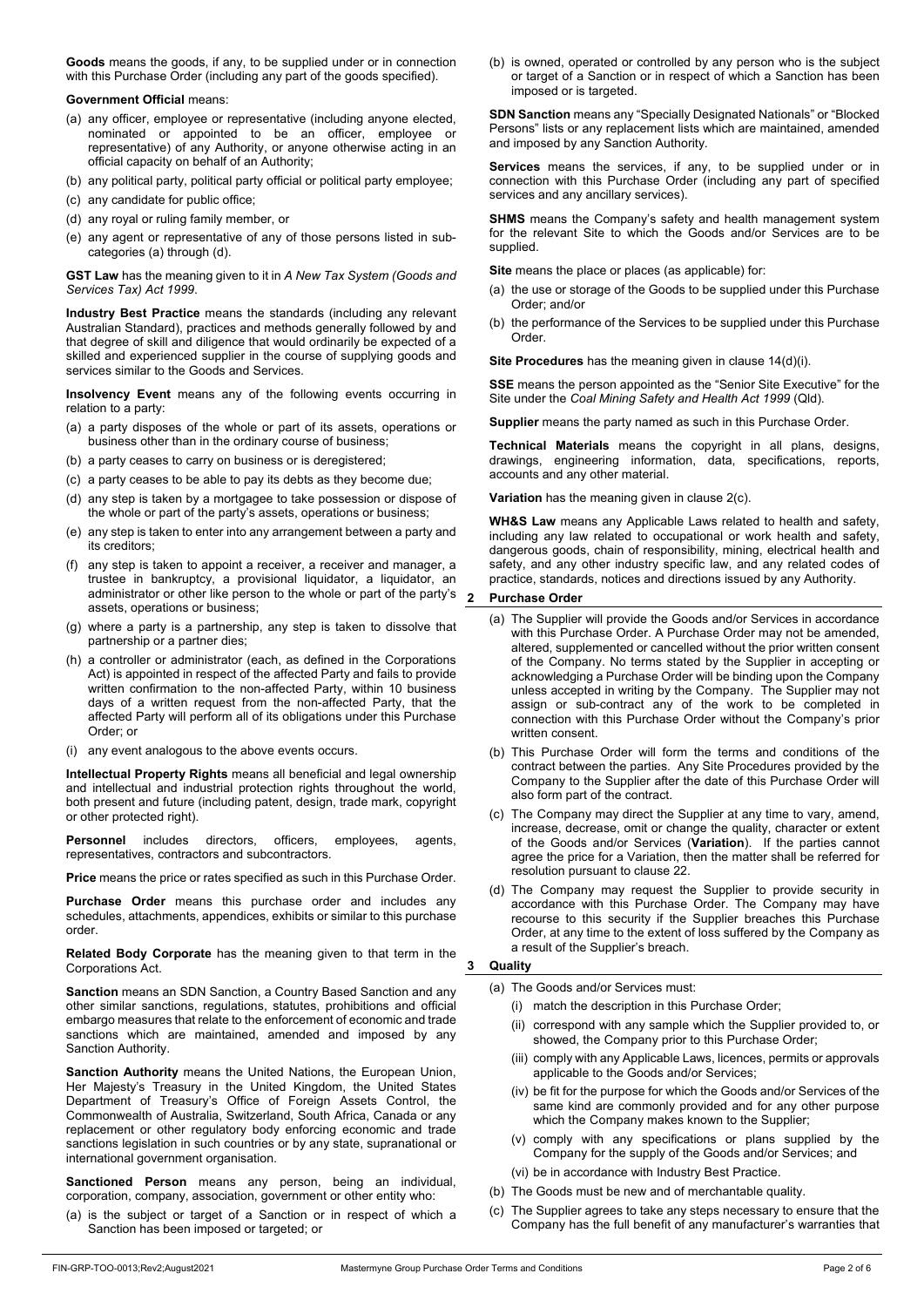may be applicable to the Goods, and the Supplier must diligently pursue any manufacturer's warranties on the Company's behalf if the Company so requests.

# **4 Inspection**

- (a) The Supplier agrees that the Company may inspect (at any time)  $6$ the Goods while in any stage of manufacture or installation at any premises (whether or not the premises are in the control of the Supplier) including the Site.
- (b) The Company may reject the whole or any part of the Goods supplied and Services performed or being performed that do not conform to this Purchase Order. The Goods and/or Services rejected shall be re-supplied at no additional cost to the Company. Any such inspection shall not relieve the Supplier of any obligation under this Purchase Order.

# **5 Delivery, performance and transportation**

- (a) The Supplier must at its own cost properly pack and protect all Goods to ensure safe arrival at the Delivery Address in accordance with Industry Best Practice. All Goods, delivery notes and other relevant documents (including any items delivered pursuant to clause 5(h)) must be clearly marked with:
	- (i) the relevant order number;
	- (ii) the material number (where applicable); and
	- (iii) the Delivery Address specified in the Purchase Order.
- (b) The Supplier must deliver the Goods to the Delivery Address and/or provide the Services by the Delivery Date.
- (c) If there is a delay or likely to be a delay in the delivery of any Goods and/or performance of any Services, the Supplier:
	- must as soon as possible after becoming aware of the delay or likelihood of delay notify the Company in writing of the circumstances resulting in the delay; and
	- (ii) may request from the Company in writing an extension of time to the Delivery Date, which the Company may grant in its absolute discretion.
- (d) Where a delay described in clause 5(c) occurs or is likely to occur for any reason and the Company has not granted the Supplier an extension of time to the Delivery Date, the Company may at its option and in its absolute discretion by notice to the Supplier either:
	- (i) immediately terminate this Purchase Order, and the Supplier may acquire alternative supplies of any shortfall in delivery of the Goods and/or performance of the Services from sources other than the Supplier; or
	- (ii) direct the Supplier to accelerate the delivery of the Goods. Upon receiving such direction, the Supplier must immediately arrange for accelerated delivery of the Goods (including, but not limited to, transportation of the Goods by urgent air freight) to ensure that the Goods are delivered to the Site by the Delivery Date in accordance with this Purchase Order, and the costs associated with accelerating delivery will be borne by the Supplier.
- (e) If the Company acts in accordance with clause 5(d)(i), then:
	- (i) any price difference which is incurred by the Company between the Goods and/or Services that would have been supplied by the Supplier and the Goods and/or Services that are actually procured from another source; and
	- (ii) transport costs incurred by the Company in respect of procuring the Goods and/or Services from another source,

will be a debt due and immediately payable from the Supplier to the Company except to the extent that the reason for the inability of the Supplier to supply all or part of the Goods and/or Services by the Delivery Date was a direct result of:

- (iii) any breach of this Purchase Order by the Company or an act or negligent omission of the Company or a Related Body Corporate of the Company; or
- (iv) an Event of Force Majeure.
- (f) If the Goods and/or Services are not delivered/performed by the Delivery Date, (as may be extended pursuant to clause 5(c)(ii)), then the Supplier must pay liquidated damages at the applicable rates if any such rates are specified in this Purchase Order.
- (g) Notwithstanding clause 5(c), the Company may extend, by a reasonable period, the Delivery Date for any reason at its sole discretion.
- (h) The Supplier must provide all installation instructions, maintenance and operating manuals engineering data, spare parts lists and any other information reasonably required for the installation, operation

and maintenance of the Goods at the time of delivery or completion of any Services unless otherwise agreed.

(i) The Supplier acknowledges and agrees that time is of the essence in the supply of the Goods and/or performance of the Services.

# **6 Inspection on delivery**

- (a) All Goods may be inspected by the Company within a reasonable time after arrival at the Delivery Address. If on inspection, any Goods are found to be unsatisfactory or Defective, then the Company may return such Goods to the Supplier at the Supplier's sole risk and expense. On return of any unsatisfactory or Defective Goods, the Supplier shall reimburse the Company for:
	- (i) any amounts paid by the Company on account for the returned Goods, and
	- any cost incurred by the Company in connection with the delivery or return of such Goods.
- (b) The Supplier acknowledges and agrees that payment for the Goods and/or Services or the signing of delivery receipts before inspection does not constitute the Company's acceptance of the Goods.

# **7 Invoicing and payment**

- (a) The Company will, subject to the terms of this Purchase Order, pay the Supplier the Price specified in this Purchase Order. The Price is inclusive of all charges including insurance, premiums and costs, leave entitlements, freight, packaging and delivery costs and all taxes. Unless otherwise specified, any money payable under this Purchase Order is to be paid in Australian currency. The Supplier can only invoice the Company after the provision of the Goods and/or Services unless otherwise specified in this Purchase Order. The Price is not subject to rise and fall, escalation or review.
- (b) Subject to the Supplier's prior compliance with clause 7(d) (if applicable), the Company will pay all Tax Invoices (as this term is defined in the GST Law) rendered to the Company by the Supplier in accordance with clause 7(a) within 30 days after the end of the relevant calendar month in which a valid Tax Invoice is submitted, except where the Company disputes the invoice, in which case:
	- (i) the Company will pay the undisputed part of the relevant invoice (if any) and dispute the balance; and
	- (ii) if the resolution of the dispute determines that the Company is to pay an amount to the Supplier, the Company will pay that amount upon resolution of that dispute.
- (c) The Company may reduce any payment due to the Supplier under these terms by any amount for which the Supplier is or in the Company's sole opinion may be liable to the Company, including costs, charges, damages and expenses. This does not limit the Company's right to recover those amounts in other ways.
- (d) If requested by the Company in writing at any time, the Supplier must provide the Company with a written statutory declaration in the form required by the *Workers Compensation Act 1987* (NSW), *Payroll Tax Act 2007* (NSW) and the *Industrial Relations Act 1996*  (NSW), made by a director or manager of the Supplier who is in a position to know the facts declared. A form of the statutory declaration contemplated in this clause is available at the following URL: (https://www.sira.nsw.gov.au/resources-library/workerscompensation-resources/forms/employers-and-

claims/subcontactors\_statement\_5483.pdf), however the Supplier acknowledges that the form requirements of the legislation referred to in this clause may change from time to time.

# **8 GST**

- (a) The Price or other consideration on any Supply by the Supplier to the Company under or in connection with this Purchase Order includes any GST payable on that supply, and the Supplier (and not the Company) is responsible for payment of that GST.
- (b) Capitalised terms in clause 8(a) have the same meaning as in the GST Law.

# **9 Termination**

- (a) The Company may terminate this Purchase Order:
	- immediately on written notice to the Supplier, if an Insolvency Event occurs in respect of the Supplier or if the Supplier breaches any term of this Purchase Order, including any of the warranties, without prejudice to any other rights (including damages) that it may have a result of such a breach;
	- (ii) immediately on written notice to the Supplier if the Supplier fails to provide any security requested by the Company pursuant to clause 2(d); or
	- (iii) on giving 7 days' written notice to the Supplier, in which case the Company's liability to the Supplier will be limited to payment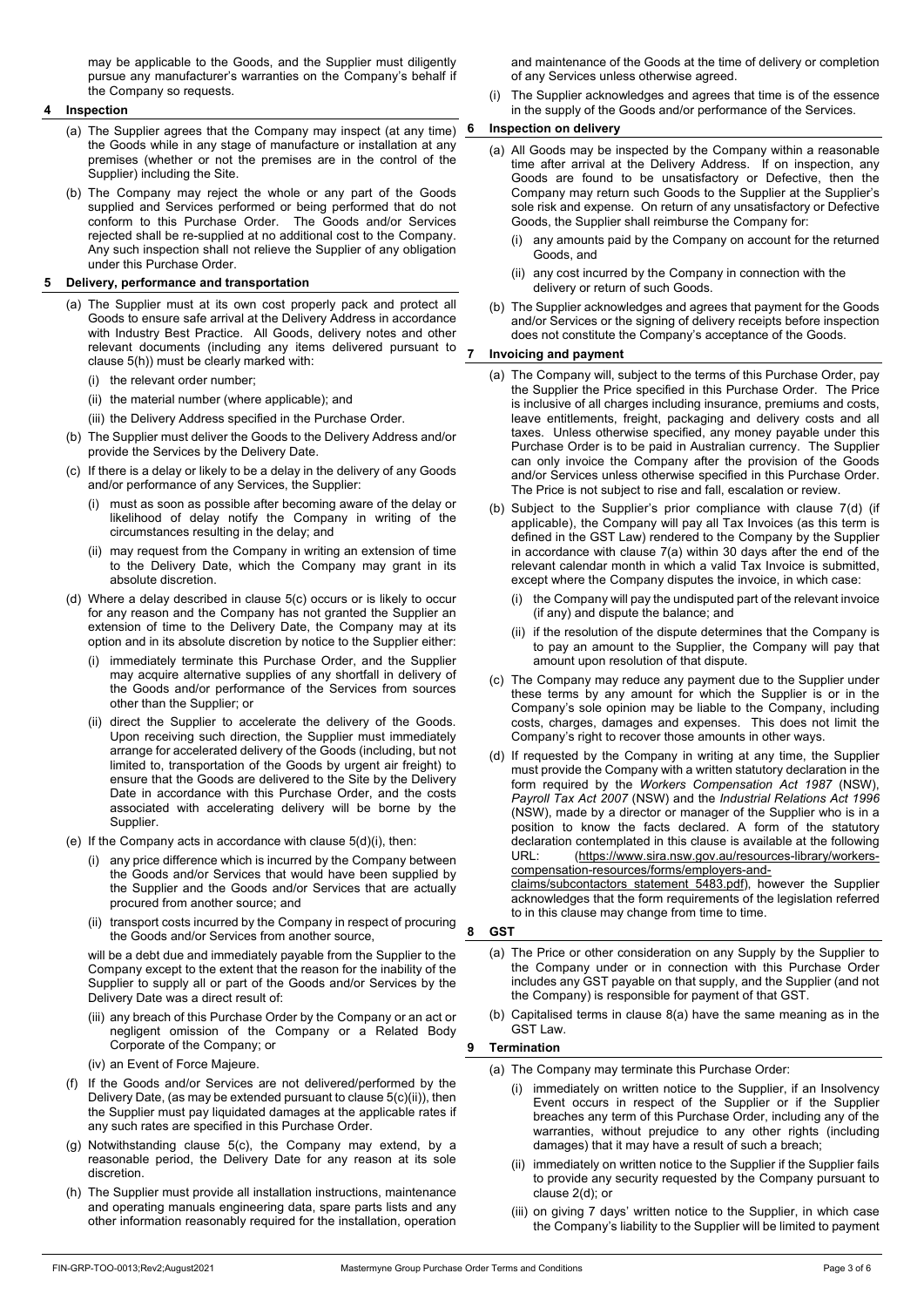of the unpaid Price for Services performed and Goods supplied, or in transit, to the Company prior to the date of termination, plus the reasonable costs incurred by the Supplier to demobilise from Site, if applicable.

(b) If the Company terminates this Purchase Order pursuant to clause 5(d)(i), 9(a)(i) or (ii) or 20(c) the Supplier will not be entitled to make **13 Indemnity and Liability**  any Claim against the Company.

#### **10 Insurance**

- (a) The Supplier must effect and maintain the following insurances:
	- (i) worker's compensation insurance as required by law;
	- (ii) public and product liability insurance covering legal liability for damage to any real or personal property and injury to, or death of, any person, with a minimum coverage of \$20 million per occurrence;
	- (iii) comprehensive motor vehicle insurance that provides cover for the Supplier's statutory third party liability and covering loss or damage to property of third parties arising out of the Supplier's use of a registered motor vehicle (whether owned, rented or leased) in connection with either the supply of the Goods and/or Services under this Purchase Order;
	- (iv) transit insurance (for the replacement value of the Goods);
	- (v) insurance for any plant and equipment that the Supplier brings onto the Site for its replacement value; and
	- (vi) any other insurance specified in this Purchase Order.
- (b) The Supplier shall provide the Company with certificates of currency evidencing that the above insurances are in place promptly on request from the Company.

# **11 Defects**

- (a) The Supplier warrants the Goods and/or Services against any Defects during the Defects Correction Period.
- (b) If at any time prior to the expiry of the Defects Correction Period, the Company finds any Defects in the Goods and/or Services, then the Company may give the Supplier written notice of the Defect and require the Supplier to rectify the Defect within a reasonable period stated in the notice. However, if, in the Company's view, the relevant Defect creates a circumstance or condition that is unsafe and which requires prompt rectification, then the Company is not obliged to give the Supplier an opportunity to make good the Defect before the Company rectifies, or engages others to rectify, the Defect at the Supplier's risk, and all reasonable costs and expenses incurred by the Company will be a debt due and payable from the Supplier to the Company.
- (c) The Supplier must, at its cost, promptly repair, replace, re-perform or otherwise rectify the Defect notified by the Company pursuant to clause 11(b) in the time and manner specified by the Company (and if no time or manner is specified, then within a reasonable time and manner) and to the satisfaction of the Company. Any rectification **14 Site**  work or re-performance must cause as little disruption to the Company as is reasonably possible.
- (d) If the Supplier does not rectify the Defect in accordance with clause 11(c), then the Company may:
	- (i) reject the Goods with the Defect and return them to the Supplier, in which case the Supplier must replace the Goods at its cost and reimburse the Company for all costs and expenses the Company incurs as a result of the Defect;
	- (ii) reject the Services with the Defect, in which case the Supplier must re-perform the Services free of charge; or
	- (iii) rectify or engage another contractor to rectify the Defect at the Supplier's risk, and all reasonable costs and expenses incurred by the Company will be a debt due and payable from the Supplier to the Company.
- (e) The Defects Correction Period will apply to any part of the Goods and/or Services which has been re-performed, repaired, replaced or otherwise rectified in accordance with this clause 11.

#### **12 Title and risk**

- (a) The Supplier warrants that the Goods are free and clear of all liens and encumbrances and that the Company will be entitled to free and clear legal and beneficial title to the Goods at the time title passes in accordance with clause 12(b).
- (b) Title to any property in partly completed or completed Goods, any materials and parts to be used in their manufacture and any items supplied pursuant to clause 5(h) will pass to the Company upon payment or delivery (whichever occurs first).

(c) Risk in the Goods shall pass on delivery to the Company or where the Goods are to be installed or commissioned by the Supplier, on completion of installation or commissioning (whichever occurs last), provided however that the Supplier will be responsible for its acts or omissions.

- (a) The Supplier indemnifies the Company against all Claims, costs, damages, expenses, losses, or liability of any nature whatsoever suffered or incurred by the Company arising out of or in connection with this Purchase Order and the Supplier's performance, non-performance or purported performance of the provision of the Goods and/or Services, including:
	- (i) physical loss of or damage to the property of any third party;
	- (ii) damage, expense, loss or liability in respect of personal injury, disease, illness or death; and
	- (iii) damage, expense, loss or liability arising out of or in connection with the presence of the Supplier and its Personnel at the Site,

except to the extent that the Claims, costs, damage, expenses, losses or liability arises out of the negligent acts or omissions of the Company or its Personnel or a breach of this Purchase Order by the Company.

- (b) To the extent permitted by law, the Company's liability to the Supplier arising out of or in connection with this Purchase Order is limited to the total Price paid or payable by the Company under this Purchase Order.
- (c) Subject to clause13(d), to the extent permitted by law, the Supplier's liability to the Company arising out of or in connection with this Purchase Order is limited to the total Price paid or payable by the Company under this Purchase Order.
- (d) The limitation of the Supplier's liability in clause 13(c) does not apply to any liability of the Supplier:
	- (i) under the indemnity given in clause 13(a)(i) or clause 13(a)(ii);
	- (ii) for a failure by the Supplier to effect and maintain the insurances required by this Purchase Order;
	- (iii) for events or circumstances in respect of which insurance proceeds are available, and amounts so received will not be included when calculating the Supplier's liability;
	- (iv) for infringement of any Intellectual Property Rights;
	- (v) for fraud or dishonesty;
	- (vi) for deliberate breach of this Purchase Order; or
	- (vii) for unlawful or illegal acts.
- (e) Notwithstanding any other provision of this Purchase Order, neither party will be liable to the other party, or to any other party beneficially entitled under or pursuant to this Purchase Order (including under any indemnity), for any Consequential Loss.

If the Supplier will be supplying Goods and/or Services to the Site, then the Supplier and the Supplier's Personnel:

- (a) must use best endeavours to cooperate and coordinate their work with the work of all others at the Site;
- (b) enter the Site entirely at their own risk;
- (c) must supply or perform the Goods and/or Services in a safe manner and in a way that does not prejudice safe working practices, safety and care of property and continuity of work at the Site;
- (d) must fully acquaint themselves, and comply with:
	- (i) all policies and procedures of the Company and any other policies and procedures applicable to the Site (**Site Procedures**), and the Supplier acknowledges that the Company may issue such Site Procedures to the Supplier after the date of this Purchase Order;
	- (ii) all WH&S Laws;
	- (iii) the SHMS;
	- (iv) all directions of the Company;
	- (v) all directions given by any persons performing a statutory role or function at the Site under any WH&S Laws (such a person would include, for example, an SSE, "ERZ controller" (as that term is defined in the Coal Mining Safety and Health Regulation 2017 (Qld)), check inspector and any other persons appointed to a Site situated outside of Queensland to perform a similar role);
- (e) must do all things necessary to assist the Company and refrain from doing anything that may impede the Company or its employees,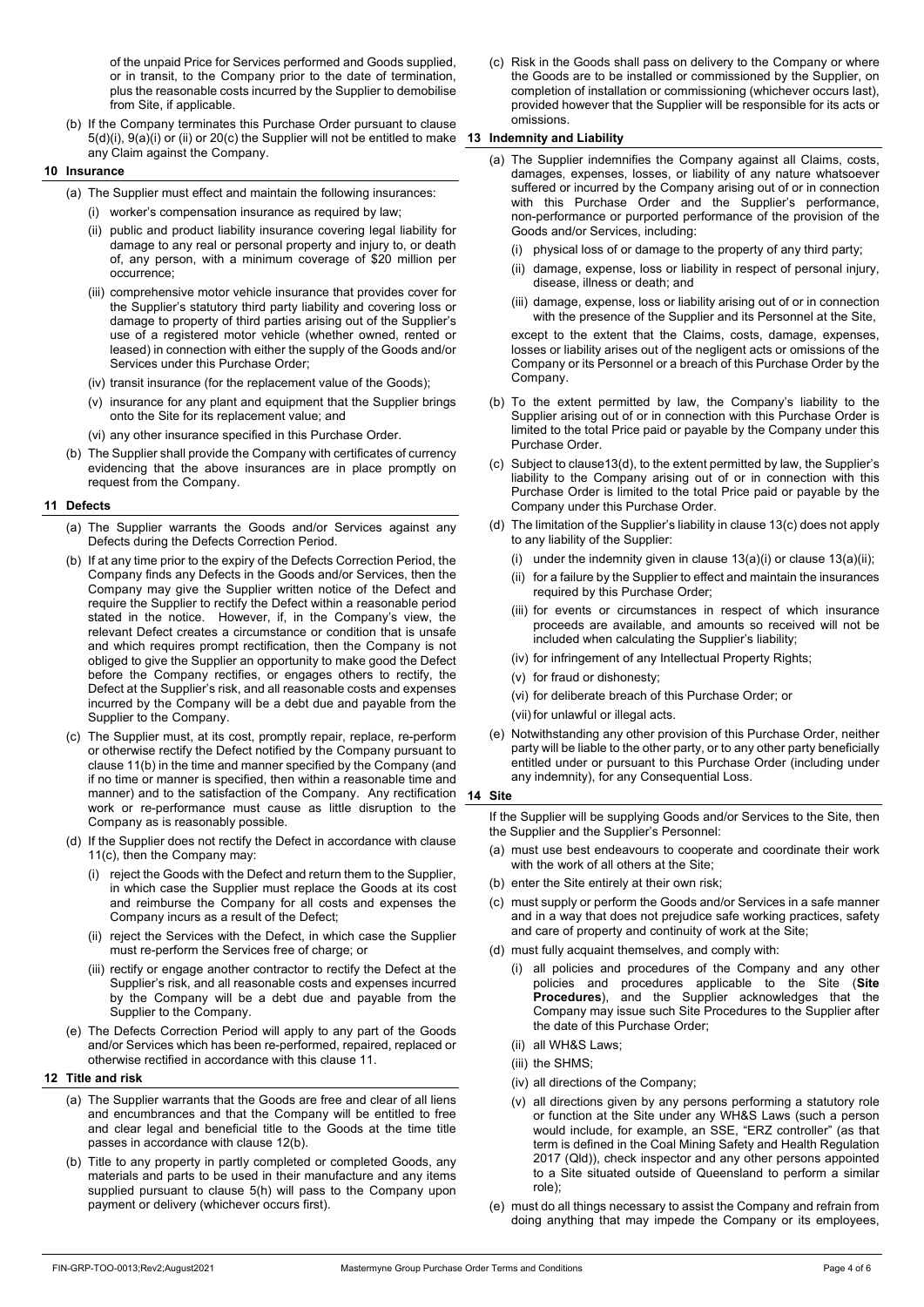agents and other contractors in discharging their respective obligations under any WH&S Laws;

- (f) must fully acquaint themselves with the Site, location and nature of the facilities including, electrical transmission lines, pipelines and transmission lines; and
- (g) leave the Site clean, orderly and fit for immediate use having regard to the condition of the Site immediately prior to the supply or performance of the Goods and/or Services.

# **15 Records**

- (a) The Supplier will keep and maintain accurate and reasonably detailed books and financial records in connection with its performance under, and payments made in connection with, this Purchase Order.
- (b) The Supplier will implement and at all times maintain appropriate internal controls to ensure that any payments made pursuant to or in connection with this Purchase Order, or transactions which relate to this Purchase Order or the performance of it, are properly, accurately and completely recorded.
- (c) The Supplier will, upon request, permit the Company to audit and examine the Supplier's systems and any documents and records necessary for the verification of compliance with the Supplier's obligations under clauses 7, 17, 19, 20, and 21. The Company has the right to make copies of any such documents or records.
- (d) The Supplier will provide any records, information and assistance reasonably required by the Company to enable and facilitate the audit and examination under clause 15(c), including providing the Company with access to the Supplier's systems and premises and the Supplier's Personnel.

# **16 Intellectual Property**

- (a) Subject to the terms and conditions of this clause 16, the Supplier's Background IP remains vested in the Supplier and the Company's Background IP and all Intellectual Property Rights in the Company's Technical Materials remain vested in the Company.
- (b) The Supplier grants to the Company a perpetual, royalty free, nonexclusive, irrevocable, transferable assignable licence (including the right to sub-licence) to use, reproduce, communicate, adapt, distribute or exploit the Supplier's Background IP or the Supplier's Technical Materials to the extent necessary to use and enjoy the Goods and/or Services provided under this Purchase Order.
- (c) The Company grants to the Supplier a royalty free, revocable, nontransferable licence to use the licence in the Technical Materials to the extent necessary for the Supplier to perform its obligations under this Purchase Order. The Supplier must keep the Technical Materials and any ancillary information provided by the Company confidential. All such information (including any copies) must be promptly returned to the Company on completion of this Purchase Order or at the request the Company (whichever occurs first).
- (d) The Supplier warrants that the sale or use of the Goods will not infringe any patent, trademark or copyright in Australia or any other country.

# **17 Confidentiality**

- (a) The Supplier must keep the Confidential Information confidential and must, and must ensure that its Related Bodies Corporate and Personnel do not, disclose Confidential Information or use Confidential Information for any other purpose other than the performance of this Purchase Order.
- (b) The Supplier may disclose Confidential Information:
	- (i) to its Personnel and Related Bodies Corporate who need access to the Confidential Information to perform the Purchase Order;
	- (ii) to the extent required by Law or the rules of a stock exchange on which securities in the Supplier are listed; and
	- (iii) to its legal advisers, accountants, auditors and financiers under an express or implied obligation to the Supplier to keep the Confidential Information confidential.
- **18 Anti-Slavery** 
	- (a) The Supplier must not (and must ensure that the Supplier's Personnel do not) engage in any conduct or omission which contravenes the Anti-Slavery Laws and the Supplier must take reasonable steps to ensure that there is no conduct or omissions in the Supplier's supply chains that may contravene the Anti-Slavery Laws.
	- (b) The Supplier must:
- (i) promptly notify the Company if it becomes aware of any actual or suspected breach by the Supplier or the Supplier's Personnel of any Anti-Slavery Laws;
- (ii) cooperate in good faith with the Company in investigating the circumstances relevant to any actual or suspected breach of any Anti-Slavery Laws by the Supplier or the Supplier's Personnel, whether or not notification has been given under clause 18(b)(i); and
- (iii) provide all reasonable assistance (including the provision of information and access to documents and the Supplier's Personnel as the Company may require) to the Company to enable the Company to comply with its obligations under the Anti-Slavery Laws.

# **19 Heavy Vehicles**

- (a) The Supplier must, and must ensure that the Supplier's Personnel:
	- (i) comply with all Applicable Laws relating to the transport of Goods in connection with this Purchase Order, including the *Heavy Vehicle National Law Act 2012* (Qld) and *Heavy Vehicle National Law Regulation 2014* (Qld); and
	- (ii) implement appropriate policies and systems to ensure compliance with any requirements (including under any Applicable Laws and Site Procedures) regarding vehicle mass, vehicle dimension, load restraint, speed limits, driver fatigue, driving hours and rest periods.
- (b) To the extent that any Goods are transported in connection with this Purchase Order, the Supplier agrees to it or a member of its Personnel being named as the consignee or consignor (as applicable) on all transport documentation.

# **20 Anti-Corruption**

- (a) The Supplier represents, warrants and undertakes to the Company that it has complied and shall continue to comply with all applicable Anti-Corruption Laws and has not improperly given, offered, received or agreed to accept, nor will it give or offer to give, receive or agree to accept, any payment, gift or other advantage in connection with this Purchase Order which violates any applicable Anti-Corruption Laws.
- (b) The Supplier shall, and shall procure the Supplier's Personnel shall, not, directly or indirectly through a third-party intermediary, in connection with this Purchase Order, offer, pay, promise, or authorise the giving of money or anything of value to any person for the purpose of inducing such person to act improperly or otherwise to use his or her influence or position with any entity to affect or influence any act or decision of that entity, in order to obtain or retain business for, direct business to, or secure an improper advantage in connection with this Purchase Order.
- (c) If the Company reasonably determines, at any time, that there is credible evidence that the Supplier or any of the Supplier Personnel has violated any provisions of this clause 20, the Company will have the right to suspend all payments due, or performance, under this Purchase Order while it investigates the credible evidence. Upon a good faith request by the Company, the Supplier agrees to cooperate with the Company's investigation to determine if a violation of this clause 20 has occurred. If the Company determines reasonably and in good faith that there has been such a violation, it will have the right to terminate this Purchase Order with immediate effect. It is expressly understood and agreed that if this Purchase Order or payments to be made hereunder are found by a court of competent jurisdiction having final decision in the matter to violate any laws, including Anti-Corruption Laws, then this Purchase Order will be deemed null and void, and any compensation or other payments made to the Supplier must be immediately refunded to the Company by the Supplier upon demand by the Company to the Supplier.
- (d) The Supplier represents and warrants that neither it nor any of its Personnel or direct or indirect shareholders:
	- (i) is a Government Official; or
	- (ii) has a Close Family Member, personal, business or other relationship or association with a Government Official who may have responsibility for or oversight of any business activities of the Company or the Supplier, other than any relationships or associations that have been disclosed to the Company.
- (e) The Supplier must immediately notify and provide full particulars to the Company upon becoming aware:
	- (i) that it or any of the Supplier's Personnel have breached this clause 20; or
	- of any conduct which may give rise to a breach of this clause 20 by either the Supplier or the Supplier's Personnel.